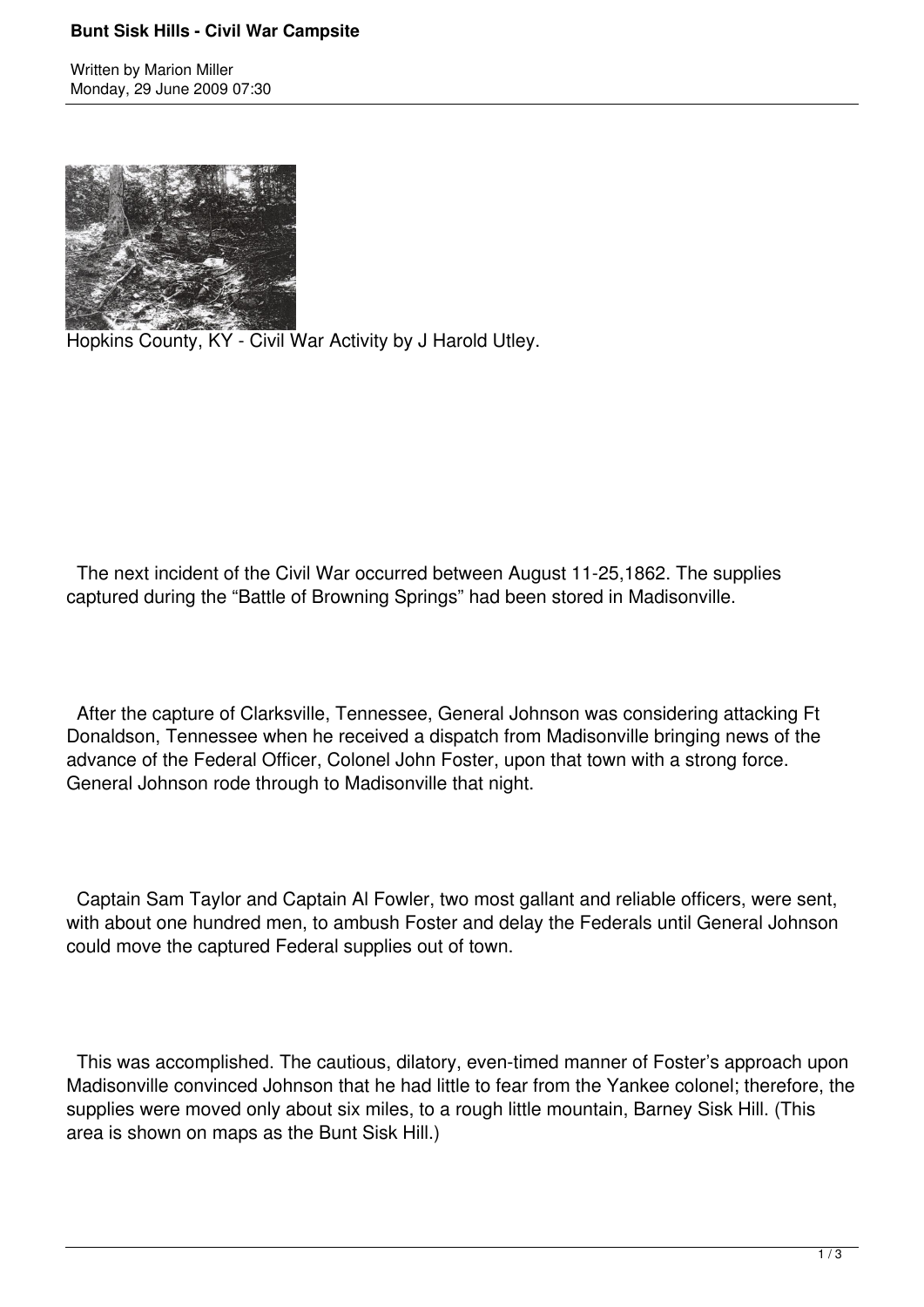## **Bunt Sisk Hills - Civil War Campsite**

Written by Marion Miller Monday, 29 June 2009 07:30

 Barney (Bunt) Sisk Hill Headquarters of 10th KY Partisan Rangers



\_\_\_\_\_\_\_\_\_\_\_\_\_\_\_\_\_\_\_\_\_\_\_\_\_\_\_

U S Geological Survey map of Barney (Bunt) Sisk Hills

 This information is copyrighted by the author, J Harold Utley, Official Hopkins County Historian and the Historical Society of Hopkins County. It is provided to isurfhopkinsco.com for use in June 2009.

 The Historical Society of Hopkins County is located at 107 S Union St and is open daily Monday-Friday 1-5 PM. The phone number is 270.821.3986.